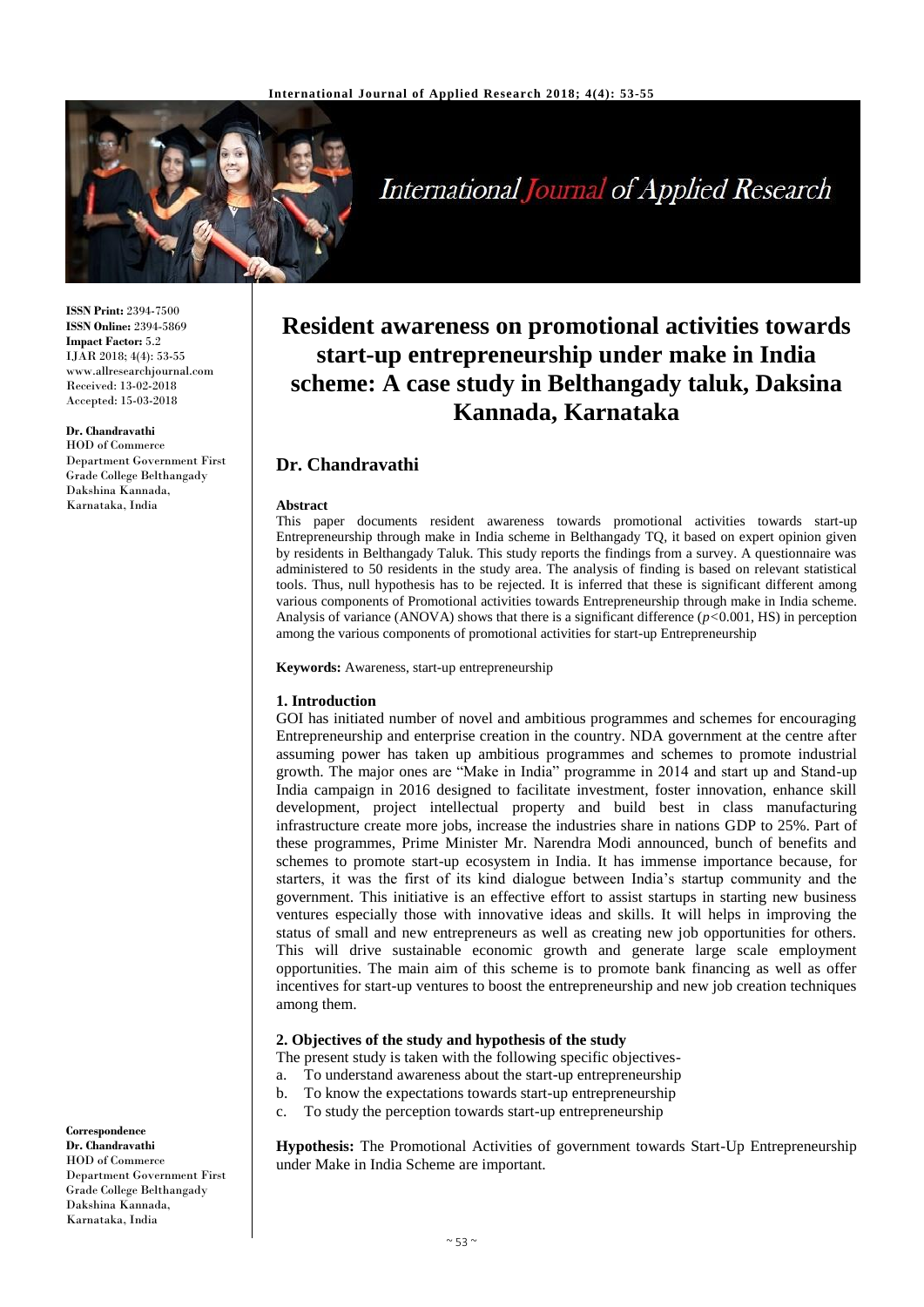### **3. Methodology**

This study was descriptive and analytical in nature. The study mainly based on the primary data. However, some secondary sources of data were consulted for the purpose of gathering background information supporting the study. Both quantitative (sample survey) and qualitative (interview) techniques were used to collect Primary data. Questionnaire method was used to collect Primary data. Questionnaires were administered to 50 residents in the

### **4. Analysis and Interpretation of Results**

study area. Likert's 4 point scale Criteria was used in the present study Mean, Standard Deviation methods, ANOVA techniques were used to analyse the collected data.

**Table 1:** Criteria used for the Research Study

| Class                         | - 25                             | $25 - 50$ | $50 - 75$ | 75 - 100          |
|-------------------------------|----------------------------------|-----------|-----------|-------------------|
| Perception of<br>employee     | Strongly disagree Disagree Agree |           |           | Strongly<br>agree |
| <i>Source:</i> Likert's scale |                                  |           |           |                   |

**Table 2:** Respondents perception on promotional activities towards start-up entrepreneurship through make in India scheme activities

| <b>Component</b>                                                                           | Strongly Disagree<br><b>Disagree</b> |         | Agree                | <b>Strongly</b><br>Agree        | <b>Mean and</b><br>SD.                     | Percentage<br>Mean |
|--------------------------------------------------------------------------------------------|--------------------------------------|---------|----------------------|---------------------------------|--------------------------------------------|--------------------|
| 1) Start up entrepreurship helps graduates                                                 | $- (0\%)$                            | $(2\%$  | $30(60\%)$           | 19 (38%)                        | 3.3600±0.52528                             | 84                 |
| 2) Start up entrepreneurships create employment                                            | 2(4%)                                | $(2\%)$ | $ 21(42\%) 26(52\%)$ |                                 | 3.4200±0.73095                             | 85.5               |
| 3) start-up entrepreneurships help in rural development                                    | $- (0\%)$                            | 3(6%)   |                      | $\left 28(56\%)\right 19(38\%)$ | $3.3200 \pm 0.58693$                       | 83                 |
| 4) Incentives offered through start-up entrepreneurship is very useful                     | 2(4%                                 |         | $5(10\%)$ 31 (62%)   |                                 | $12(24\%)$ 3.0600±.0.71171                 | 76.5               |
| 5) Training to fresh graduates is helpful for start-up entrepreneurship                    | $- (0\%)$                            | 2(4%)   | 31(62%)              | 17 (34%)                        | $3.3000 \pm 0.54398$                       | 82.5               |
| 6) Banking facilities offered through start-up entrepreneurship scheme is<br>useful        | $0(0\%)$                             |         |                      | $7(14\%)$ 30 (60%) 13 (26%)     | $3.1200 \pm 0.62727$                       | 78                 |
| 7) Start-up entrepreneurship scheme contributes for economic development<br>of the nation  | $1(2\%)$                             |         |                      |                                 | $3(6\%)$ 24 (48%) 22 (44%) 3.34000±0.68839 | 83.5               |
| 8) Skill India scheme contributes for start-up entrepreneurship scheme                     | 0(0%                                 |         | $8(16\%)$ (25 (50%)  | 17 (34%)                        | 3.1800±0.69076                             | 79.5               |
| 9) Start-Up entrepreneurship scheme is Strengthening the competitiveness<br>of the country | $1(2\%)$                             |         | $8(16\%)$ 34 (68%)   | 7(14%)                          | $2.9400 \pm 0.61974$                       | 73.5               |
| 10) Start-Up entrepreneurship scheme helps in Enhancing individuals<br>employability       | $0(0\%)$                             | 2(4%)   |                      | $\left 37(74\%)\right 11(22\%)$ | $3.1800 \pm 0.48192$                       | 79.5               |

*Source*: Survey data

## **5. Interpretation**

- 1. Respondents opine that start-up entrepreneurship helps graduates. From the table it is inferred that except a few all respondents agrees with the usefulness of start-up entrepreneurship scheme to graduates and none of the of the respondents strongly disagrees with this. Only 2% of them disagree, 60% of them agree, 38% of them strongly agree that start-up entrepreneurship helps graduates. The percentage means 84 (Mean and SD  $3.3600\pm0.52528$ ) shows that start-up entrepreneurship helps graduates.
- 2. 94% Respondents agree that start-up entrepreneurship creates employment. The analysis of data shows that only few (6%) are having negative views on the start-up entrepreneurships capability to create employment**-**4%of the respondents strongly disagree and 2% of them disagree. Majority respondents' view that start-up entrepreneurships create employment -42% of them agree, 52% of them strongly agree that start-up entrepreneurship creates employment meetings with (Mean and SD3.4200 $\pm$ 0.73095)" with a percentage Mean of 85.5.
- 3. Respondent views that the start-up entrepreneurships are helping rural development. From the analysis it is inferred that the start-up entrepreneurships are helping rural development. The data shows that only "0%of the respondents strongly disagree and 6% disagree with the role of start-up entrepreneurships in helping rural development. Whereas 56% of them agree, 38% of them strongly agree that start-up entrepreneurship are helping the rural development with (Mean and SD3.3200±0.58693)"with a percentage of Mean 83.
- 4. It is evidenced from the analysis that the start-up entrepreneurship is very useful. More respondents (with Mean and SD3.0600±.0.71171)" percentage Mean of

76.5) consider the incentives offered through start-up entrepreneurship are very useful in encouraging the entrepreneurships.

- 5. The study reveals that training to the fresh graduate helps for start-up entrepreneurship. Only small percent of respondents not consider training to the fresh graduate helpful for start-up entrepreneurship. Only 0% of the respondents strongly disagree and 4% of them disagree. Where 62% agree and 34% strongly agree that training to the fresh graduate helps for start-up entrepreneurship with (Mean and SD3.3000±0.54398). The percentage Mean 82.5 shows that training to the fresh graduate helps for start-up entrepreneurship.
- 6. The study reveals that banking facilities offered through start-up entrepreneurship scheme is good. 86% respondents agrees that banking facilities offered through start-up entrepreneurship scheme is good.
- 7. The respondents opinion states that start-up entrepreneurship scheme contribute for economic development of the nation with (Mean and SD 3.34000±0.68839) percentage Mean of 83.5 and only Small percent of respondents did not agrees with this. [2% strongly disagree & 6% disagree].
- 8. Respondents opine that skill India contributes for startup entrepreneurship scheme. 16% of respondents only disagree but majority respondents consider contribution of skill India to start-up entrepreneurship scheme is significant with (Mean and SD 3.1800±0.6907) Mean percentage of 79.51 where 50% agree, 34% of them strongly agree that start-up entrepreneurship scheme contribute for economic development of the nation.
- 9. Respondents opine that start-up entrepreneurship scheme helps in strengthening the competitiveness of the country. Majority respondents are of the view that the start-up entrepreneurship scheme helps in